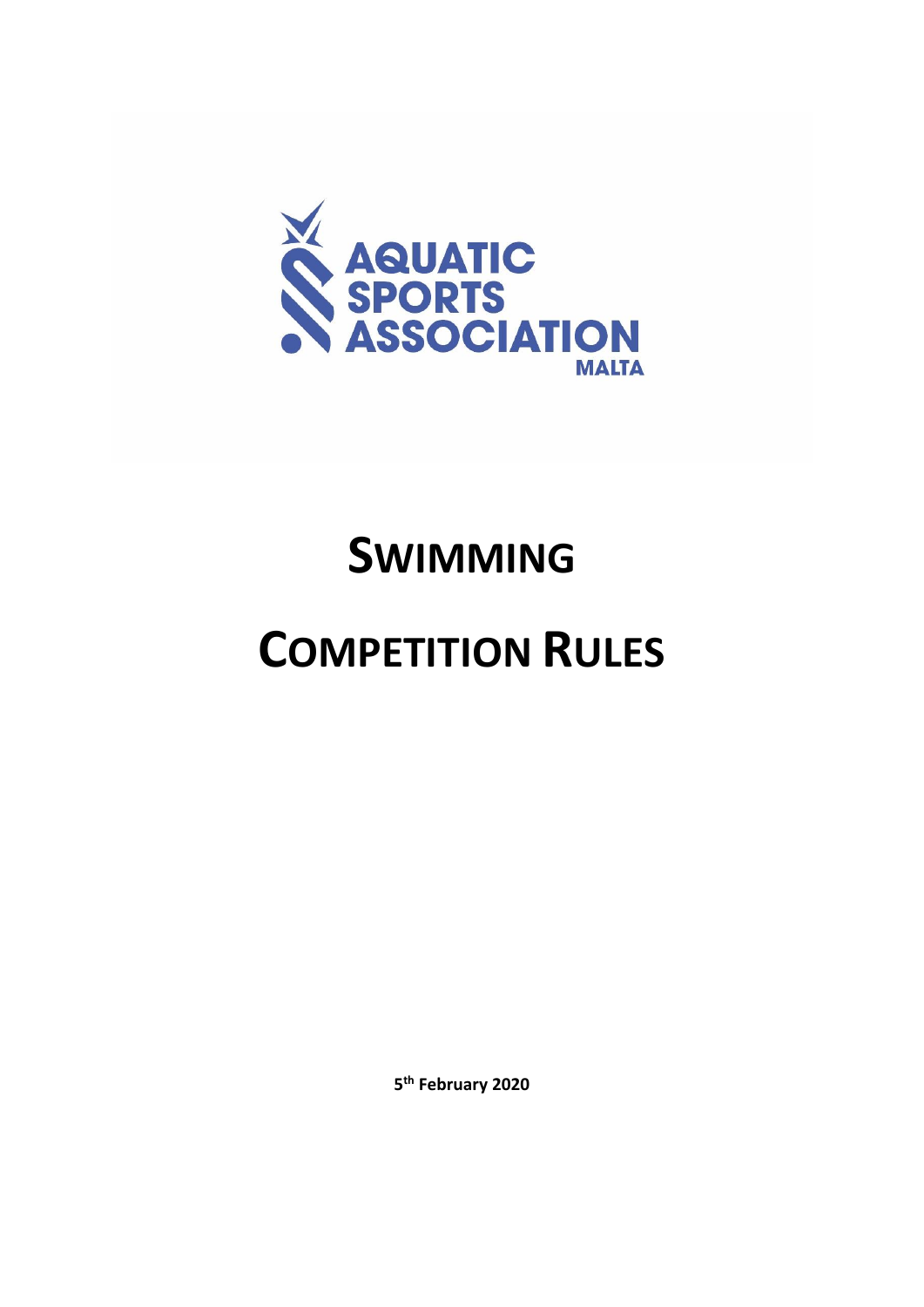# **SECTION 1 - INTRODUCTION**

#### **SCR-11 INTRODUCTION**

- i. These rules are intended to supplement the current ASA Statute and the Disciplinary Code and they shall not in any way supersede any rule contained in the said Statute or Disciplinary Code. If, on any point, there is a conflict between the Statute/Disciplinary Code and these Competition Rules, then the provisions of the Statute/Disciplinary Code shall prevail.
- ii. These rules shall remain in force until cancelled and or amended by the Council.

#### **SCR-12 LAWS GOVERNING THE SPORT**

All laws governing the sport are to be regulated as per FINA Rules and Regulations unless otherwise specified by local rules and regulations.

## **SCR-13 THE SWIMMING SEASON**

The competitive Season shall start with the First swimming meeting held after the first of September and shall end with the National Swimming Championships.

#### **SCR-14 POINTS REFERENCE**

Whenever it is required, FINA points based on the year when the Season starts will be considered for the whole Season unless specifically required otherwise by specific competitions.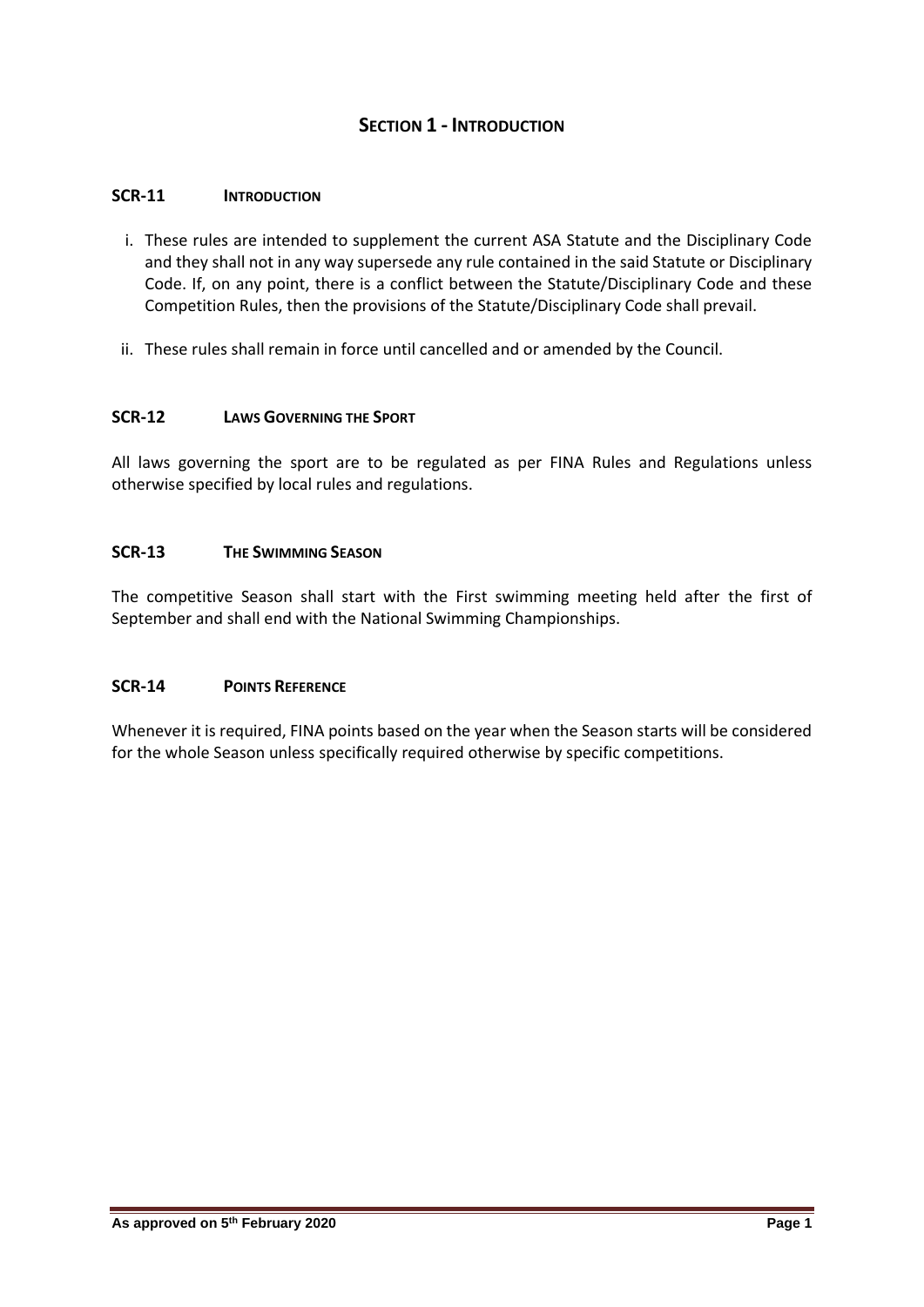# **SECTION 2 - FORMAT**

#### **SCR-21 COMPETITIONS**

The following competitions shall be organised by the ASA:-

- a. National Swimming Championships
- b. Age Group Time Trial Meets
- c. Swimming League
- d. Any other competitions.

## **SCR-22 GENERAL COMPETITION RULES (AGE GROUP MEETS AND NATIONAL CHAMPIONSHIPS)**

- i. During each Meet or Championship, the organising team office will be located at the pool deck. The office will have all forms required as per regulations available and will resolve all matters pertaining to the competition including:
	- Submission of swimming relay entry form
	- Submission of competition specific information
	- Submission of swimming withdrawals
	- Protests
	- Specific enquiries from Team Leaders/Head Coaches concerning the progress of the Championships or Meet.

Forms for swimming withdrawals, swimming relay entries, and all championship related forms need to be submitted to the office at the earliest opportunity but definitely within 30 minutes from the start of the specific session by a Team or Club Representative.

Should a Club cancel the entries of any of their swimmers 48 hours prior to the start of the actual competition, no sanction will be imposed on the said club for such withdrawals.

For all Age Group Meets and competitions having direct Finals, withdrawal forms will only be accepted for medical reasons and must be backed by a medical certificate which should be presented within 72 hours following the start of the competition (*amended on 02-10- 2018)*

If a swimmer feels unwell and withdraws from an event on the day of competition, he/she cannot participate in any other events he/she may have entered.

In the case of competitions having Heats and Finals, a swimmer is allowed to withdraw from an event, pay the relevant Sanction as outlined in the Disciplinary Code and other Rules and Regulations of the ASA and participate in subsequent events he/she may have qualified for on the same day.

ii. In any competition, should a swimmer miss an event for any reason other than medical, the meet Referee shall decide the validity of the reason presented by the swimmer and accordingly accept or deny any further participation in that specific session. *(approved 05- 02-2020)*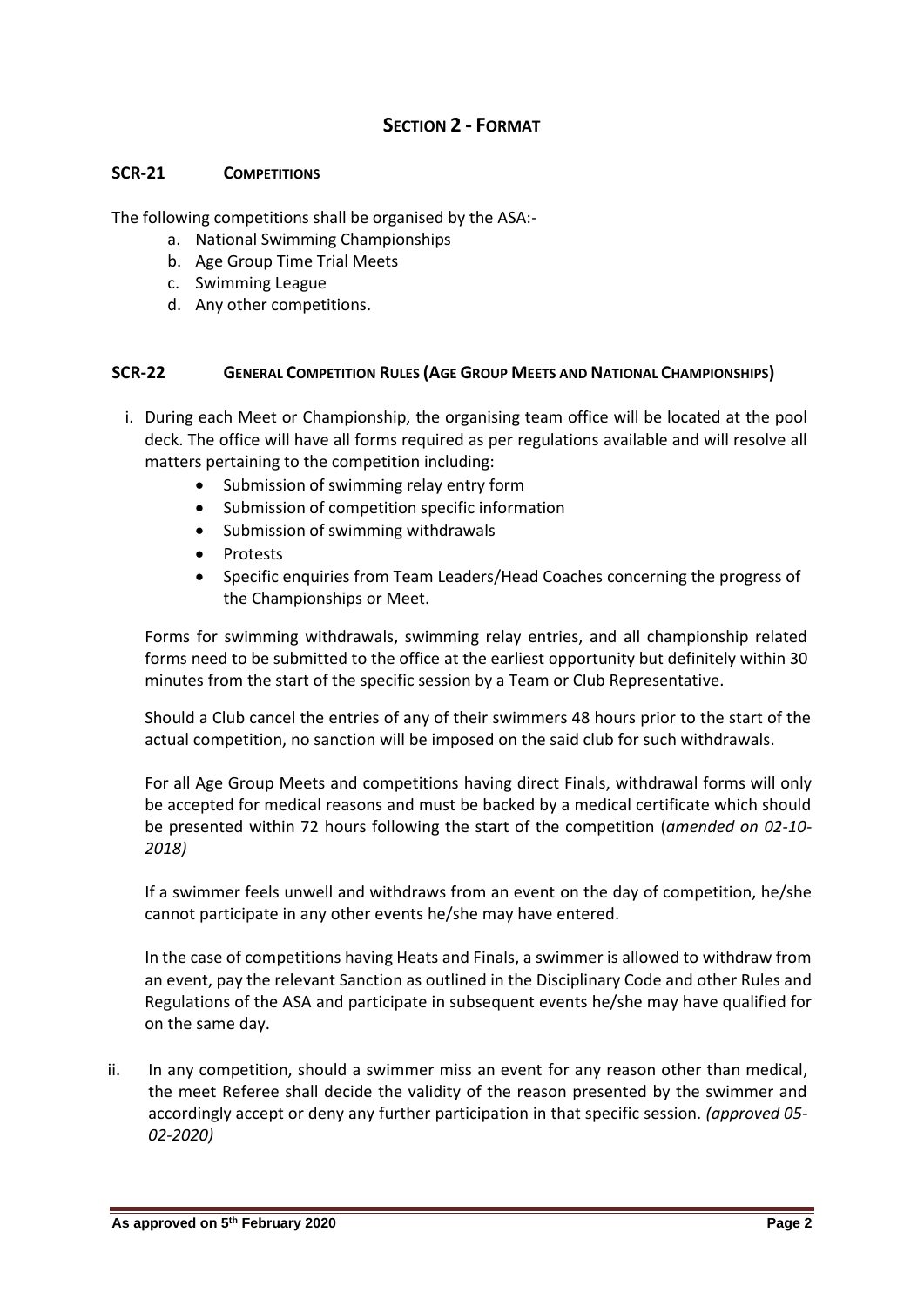Failure to submit the respective forms/certificates indicated above will make the swimmer/team/club liable under the Disciplinary measures indicated in the ASA Disciplinary Code in place at the time of the competition. This rule applies only to swimmers registered with the ASA (*amended on 02-10-2018)*

- iii. During competitions, the Organising Team will be publishing the official meet /championship results when approved by the Referee and as soon as possible after the end of each event. These will be put on a notice board in the designated area for the specific meet/championship.
- iv. In case of a protest, Team Leaders/Head Coaches are asked to submit their protest to the Organising Team at the Competition Office, who will take up the matter with the Referee. This has to be done within half an hour of the results being published. A deposit of €50.00 has to accompany the protest at the time the protest is submitted.
- v. Athlete straps and taping No straps and taping is allowed unless a medical certificate is presented by the athlete and approved by the meet Referee prior to the start of the competition.
- vi. Swimmers are not allowed to tamper with the Automatic Timing equipment used throughout the Meets and Championships. This includes also the touch pads at both sides of the pool. For this reason, entry into the pool is only allowed from the starting blocks and exit from the pool is only allowed from the sides of the pool.
- vii. In case that few male and female swimmers have been entered for the same individual event, the event organizers may opt to combine such individual events.
- viii. In exceptional cases, and only upon request of the swimmer's coach, a swimmer may be allowed to swim in the same individual event as swimmers of the opposite sex. This will only be allowed if:
	- a. The swimmer is trying to achieve an MQS, and
	- b. As long as there is no detriment to another swimmer.
	- In all cases of mixed individual events, any local records that have been set will **not** be recognized as official records.
- ix. FINA approved mixed gender relays shall be organized in accordance with FINA rules.
- x. Entry times in all competitions should reflect the swimmer's personal best for each specific event swam in the last 18 months.
- xi. The Basic Minimum Officials required to hold a Meet are the following:
	- 1 x Referee
	- 1 x Starter
	- 8 x Timekeepers
	- 1 x ARES computer operator
	- 1 x Results computer operator (*amended 02-10-2018)*
- xii. For the Easter Meet and National Swimming Championships, in addition to the Basic Minimum Officials indicated in SCR22-x above, the following are also required: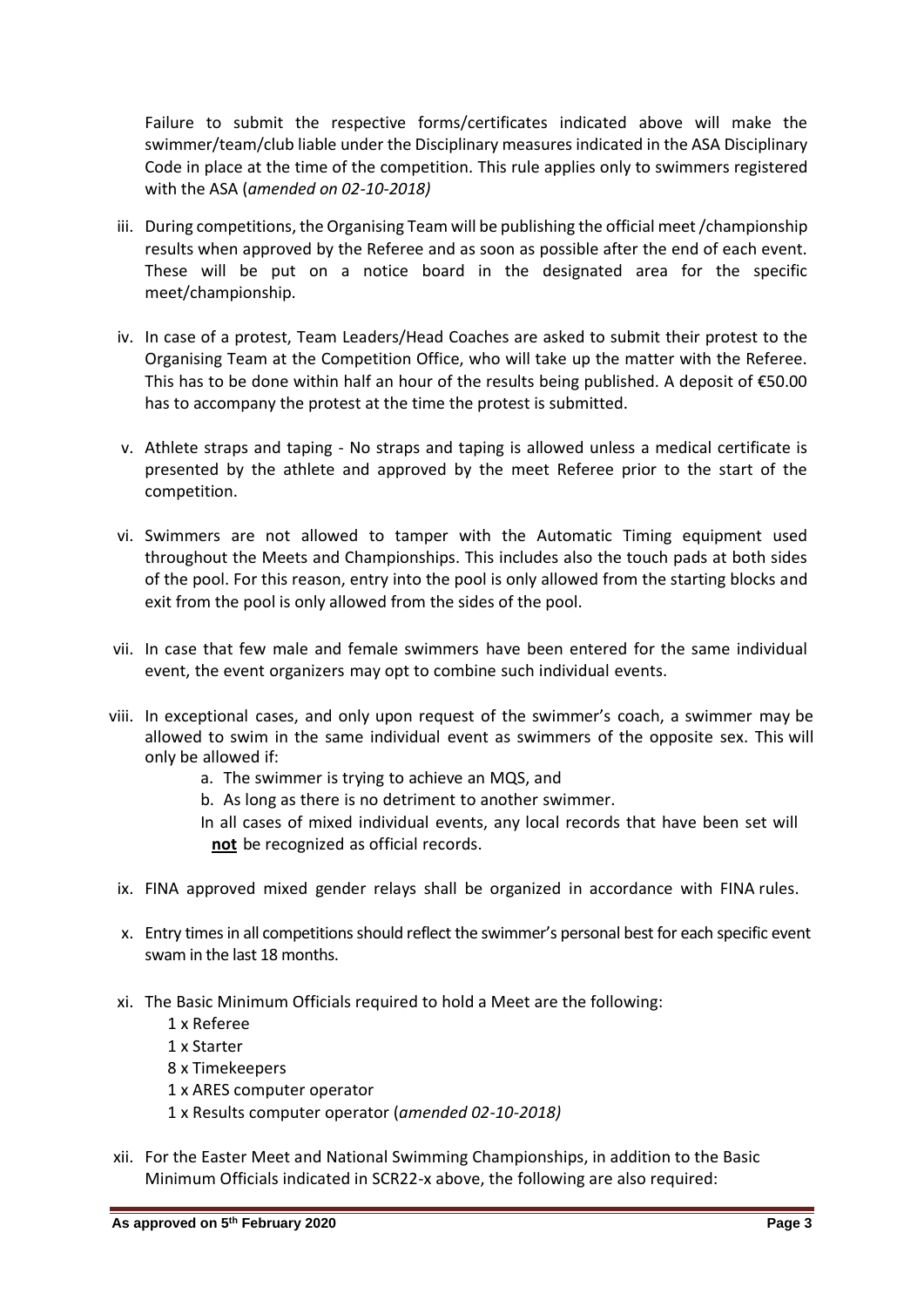- 2 x Stroke Judges
- 4 x Inspector of Turns
- 1 x Chief Inspector of Turns
- 1 x Fixing Results/Assisting with Backstroke Ledges
- 1 x Staging *(amended 02-10-2018)*

xiii. During Time Trials and Competitions, the following Warm-Up Procedures are to be followed unless specific procedures are indicated for any specific Competition:

- a) A designated supervisor shall ideally be on deck during the entire warm up period.
- b) The warm-up is reserved for competitors taking part in the competition.
- c) Swimmers shall enter the water feet first except for starts which are limited to specified lanes.
- d) Paddles and hard Fins are not to be used during the Warm-Up period. These are allowed in the 25m Pool if this is available for use.
- e) Soft Fins, Kick Boards, Pull-Buoys, Ankle Bands, and Snorkels are permitted for use in the main warm-up pool during warm-up.
- f) At meet management's discretion and based on available space, the Meet Manager may permit the use of tubing or cord assisted sprinting in designated lanes and during specific times of the warm-up only. This is only however allowed in the 25m Pool when this is available. Coaches are responsible for equipment reliability and use.
- g) During the first part of the Warm-Up:
	- i. Lanes 0 and 9 shall be used as pace lanes. Swimmers swim from an in water push-off position from the starting end of the pool).
	- ii. Lane 1 will be reserved for Dives/Sprints practice. Only one-way swimming from the start end of sprint lanes is permitted
	- iii. Lanes 2 to 8 will be used for general warm-up until such time as one way sprints begin. Swimmers should not stop in the middle of the lanes
- h) During the last 20 minutes of the Warm-Up an announcement will be made for the start of the SPRINT/DIVE Lane Period. This period will see the addition of another sprint dive lane in Lane 2.:
	- i. Lanes 0 and 9 shall be used as pace lanes. Swimmers swim from an in water push-off position from the starting end of the pool).
	- ii. Lanes 1 to 4 will be reserved for Dives/Sprints practice. Only one-way swimming from the start end of sprint lanes is permitted
	- iii. Lane 5 will be reserved for Backstroke starts with a Backstroke ledge installed on this lane
	- iv. Lanes 6 to 8 will be used for general warm-up until such time as one way sprints begin. Swimmers should not stop in the middle of the lanes
	- v. In the case where Relays are included in the Program, lane 8 will be allocated for relay practice during the last 20 minutes of the warm up.
- i) Cone markers or similar signs should be placed on the starting platforms in lanes not specified as one way sprint lanes.
- j) Coaches should stand at the starting end of the pool and verbally start swimmers for sprint or pace work.
- k) Swimmers should not be allowed on a starting platform when a backstroker is executing a start in the same sprint lane.
- l) An announcement will be made 5 minutes prior to Warm-up finishing and at the completion of the Warm-up. At this time swimmers are to clear the pool.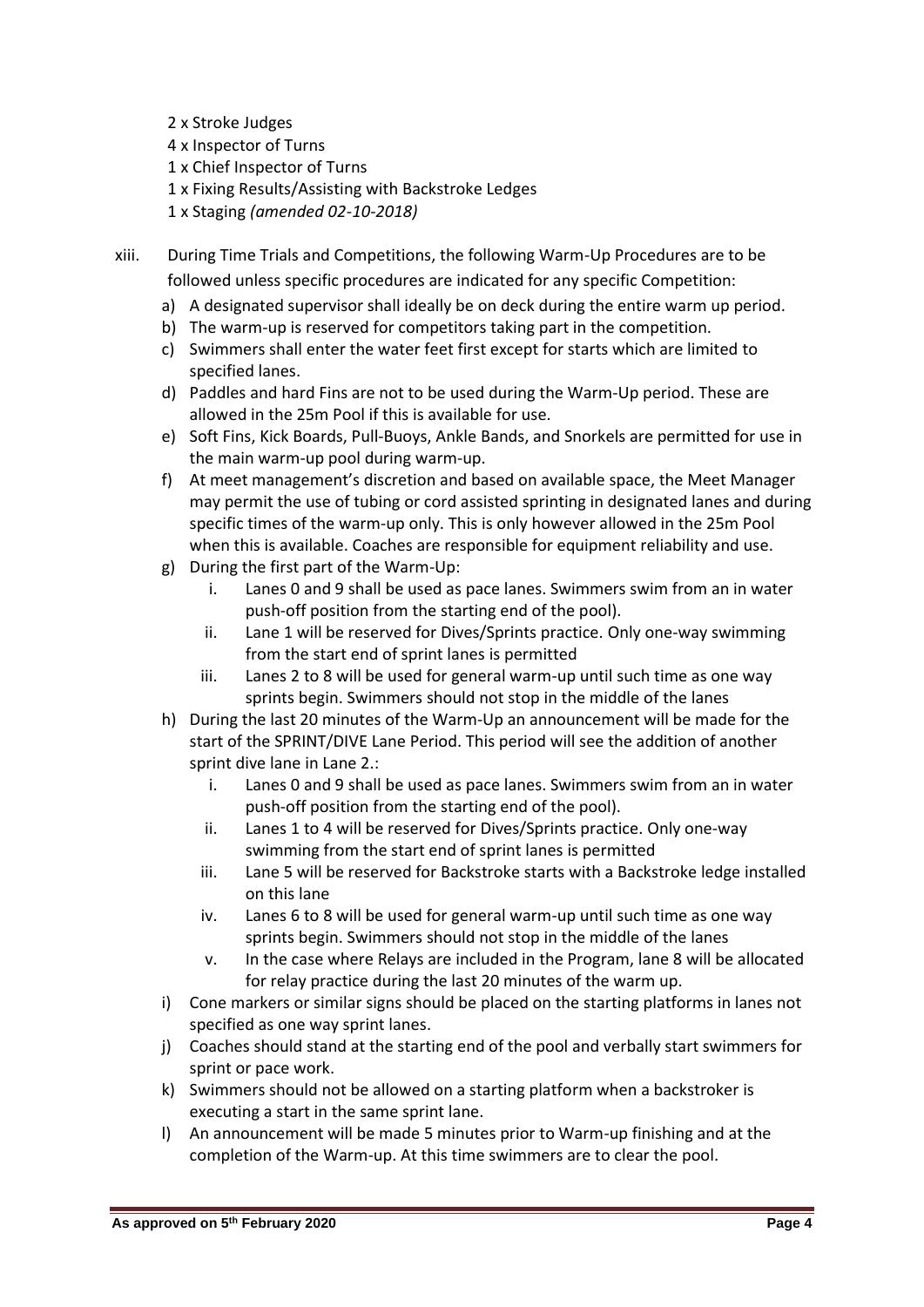- m) The Meet Referee or Organising Committee can change the lane allocation as appropriate even during the Warm-Up session itself.
- n) The Meet Referee may remove a swimmer, a coach and/or the entire team from the deck, events or the entire meet for violations of these guidelines.

## **SCR-23 NATIONAL SWIMMING CHAMPIONSHIPS**

- i. For National Swimming Championships, only boys aged 9 years or older during the year when the Season ends and girls aged 8 years and older during the year when the Season ends may participate.
- ii. Swimmers may participate in the National Swimming Championships in those events in which the swimmer has swum at least once during Age Group Meets, overseas competitions and Easter International meet of the same season including also any competitions held in the period between the end of the previous Season and the start of the current Season. In the case of overseas competitions Swimmers must send the official meet result to the ASA within 1 week from the last day of competition. (approved 05-02-2020)
- iii. Only those non-Maltese swimmers who have been residing in Malta for a period of at least nine months preceding the commencement date of the competition and who have participated in at least 3 local competitions organised by the ASA during the current season are eligible to participate. These swimmers are not allowed to take part in the 50m events but are free to take part in the other distance events. Any times which they attain will be valid times, however they will be excluded from medal classifications if they place in the first 3 places. Non-Maltese swimmers are not allowed to form part of Relay teams (amended 21- 01-2019).
- iv. Rankings for each event will be published after each Age Group Meet. The rankings as at 14 days prior to the National Swimming Championships will be taken as the valid rankings for the Nationals.
- v. For all the 50m events for each Age Group, the first 8 ranked swimmers qualify
- vi. For the 100m Breaststroke, Backstroke & Butterfly and all 200m events for all combined age groups, the first 40 ranked swimmers qualify
- vii. For the 100m Freestyle for all combined age groups, the first 80 ranked swimmers qualify
- viii. For the 400m, 800m and 1500m for all combined age groups, the first 8 ranked swimmers qualify.
- ix. Only those active swimmers who have participated in the National Swimming Championships will be eligible to participate at any major competitions (FINA World championships, European championships, Olympic Games, Commonwealth Games, Small States of Europe Games, and any other competition that may be so designated by the ASA) during the subsequent season following the National Championships. Any swimmer selected to attend any such competitions will only be allowed to participate in those events in which the swimmer participated during the said National championships unless official qualification is achieved for any such competition in any other event.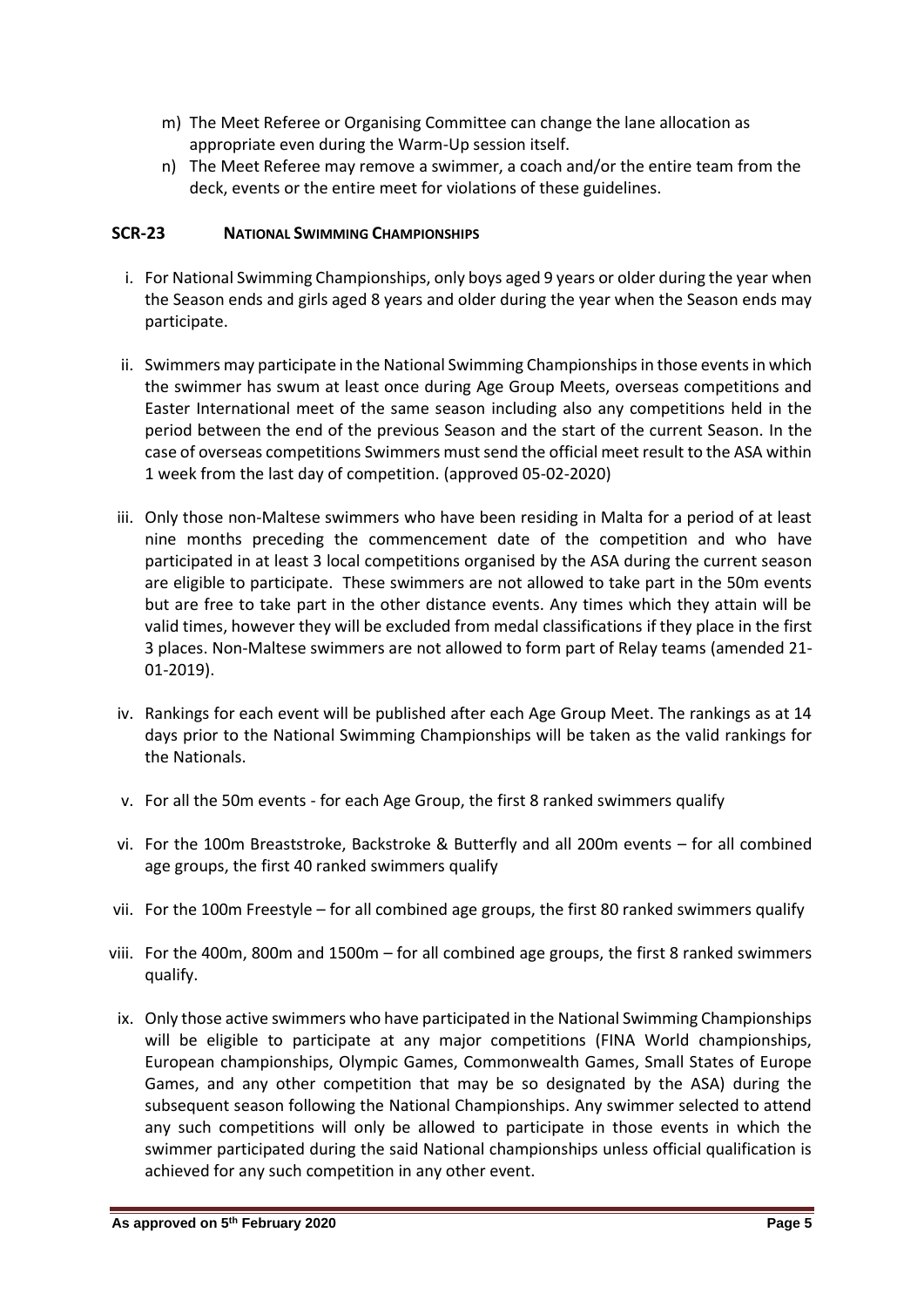- x. During the selection process for any major competition as described above, for those swimmers not achieving official qualification, ranking will be determined by FINA points and EU Swimming Rankings. The period for qualification shall be set by the ASA for each major competition.
- xi. The relay events held during the National Swimming Championships shall be at club level only, and only ASA affiliated clubs may participate unless a special request is made by the National Squad Coach and approved by the ASA Executive and the clubs in order to achieve an MQS for an upcoming competition.
- xii. The top 3 places in the Open category of each event will be awarded to the top 3 ranked swimmers in that event regardless of age.
- xiii. Withdrawal forms will only be accepted for medical reasons and must be backed by a medical certificate. They should be presented at the earliest opportunity in order to give time for the reserve swimmers to be informed. If a swimmer feels unwell and withdraws from an event then s/he cannot participate in any remaining events.
- xiv. The National Swimming Championships Club Trophy will be organised based on results obtained by swimmers during the events held during the National Swimming Championships.

Points will be attributed to individual swimmers as follows in each event:

1st place - 10 points 2<sup>nd</sup> place - 8 points 3<sup>rd</sup> place - 6 points 4<sup>th</sup> place - 5 points 5<sup>th</sup> place - 4 points 6 th place - 3 points 7 th place - 2 points 8<sup>th</sup> place - 1 point

For the Club classification, the 10 best rankings of each Club are taken into account.

In the case of Clubs obtaining an equal number of points, the number of best rankings is taken into consideration.

The Club obtaining the highest number of points in the overall ranking receives the National Swimming Championships Club Trophy

The winning Club will also benefit from 50 free starts (entry fees) during the next season, the club ranked second gets 30 free starts and the club ranked third 20 free starts *(amended 02-10-2018)*

xv. The ASA reserves the right to add heats in specific events for Classified Paralympic swimmers to take part. (approved 05-02-2020)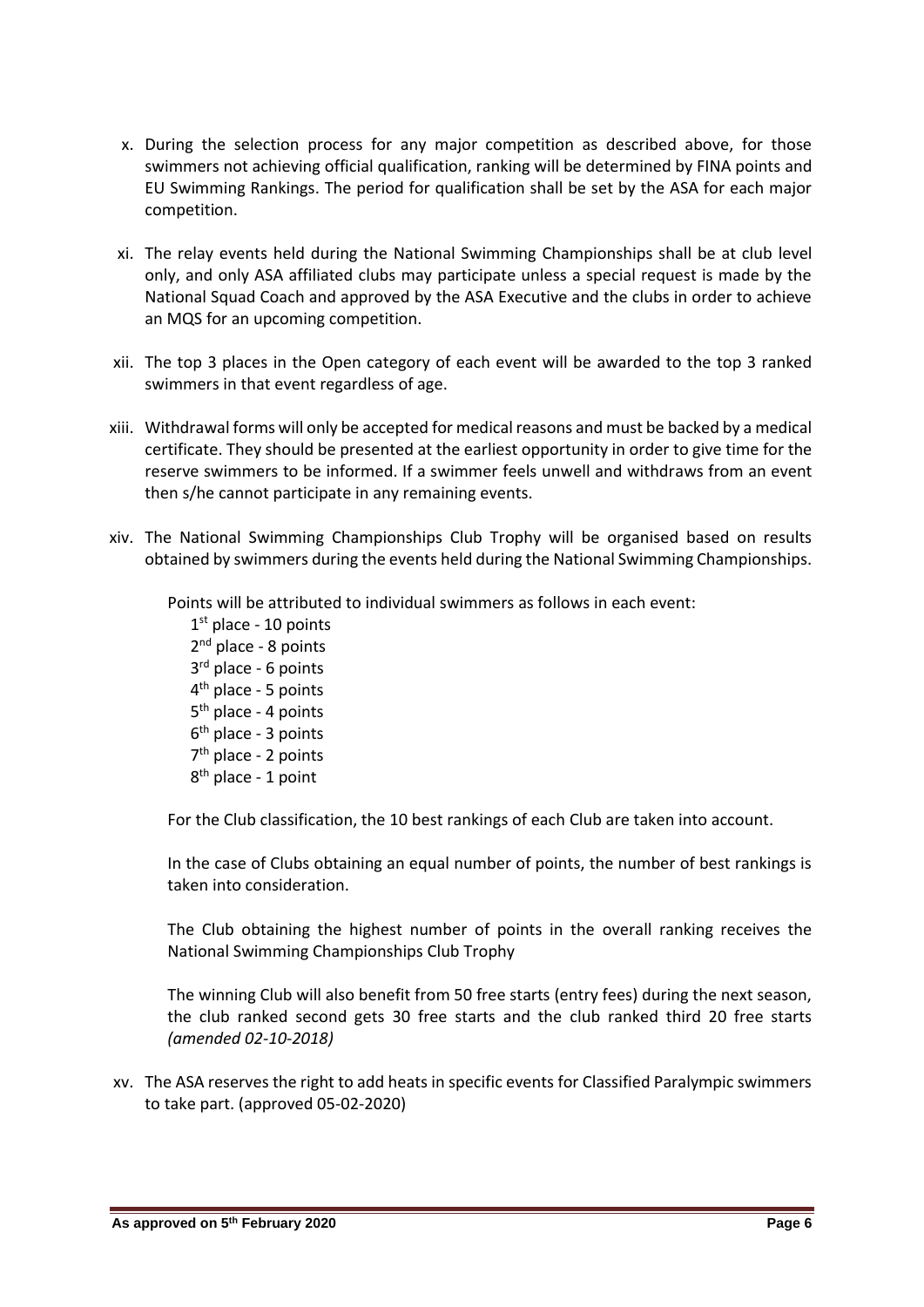## **SCR-24 AGE GROUP TIME TRIAL MEETS**

- i. For Age Group Time Trials, unless specifically indicated in the Calendar of events, only boys and girls aged 8 years and older during the year when the Season ends may participate.
- ii. The age used in determining to which age group swimmers belong, is the age reached in the birthday during the year of competition.
- iii. Age Group Time Trials with restricted Age Groups may be organised from time to time at the discretion of the ASA depending on the availability of the Calendar and the Pool.
- iv. *Limit on 400m, 400m IM, 800m Freestyle, 1500m Freestyle events* Entry time limits have been set for the following events:

| 400m freestyle   | 05:20:00 (boys), 05:50,00 (girls) |
|------------------|-----------------------------------|
| 400m IM:         | 06:00,00 (boys), 06:30,00 (girls) |
| 800m freestyle:  | 11:00,00 (boys), 12:00,00 (girls) |
| 1500m freestyle: | 21:00,00 (boys), 22:30,00 (girls) |

Clubs will be penalized as outlined in the Disciplinary Code and other Rules and Regulations of the ASA if swimmers are entered for these events and do not perform within these time limits *(amended 02-10-2018).*

v. In Age Group meets swimmers will be allowed to start from the pool deck rather than from the block if they prefer. *(approved 05-02-2020)*

#### **SCR-25 SWIMMING LEAGUE**

- i. The Swimming League will be run during the Age Group Time Trials held between October and July and the International Easter Meet. At the end of the season Top Swimmer, Male and Female will be determined in three age groups (as defined in sections [0](#page-8-0)[,vi](#page-8-1) [& vii](#page-8-2) below). Prizes will be awarded.
- ii. A Trophy for each Champion and an Aggregate Shield for the Top Club will be awarded. These awards will be presented during the season's National Swimming Championships. For this reason, the awards of the previous season will have to be returned to the ASA latest 1 month prior to the start of the National Swimming Championships.
- iii. All swimmers who take part in the Age Group Time Trials will automatically be included in the League Table.

## iv. *Events*

- 1. 50m Free
- 2. 100m Free
- 3. 200m Free
- 4. 400m Free
- 5. 800m Free
- 6. 1500m Free
- 7. 50m Breaststroke
- 8. 100m Breastwork
- 9. 200m Breaststroke
- 10. 50m Fly
- 11. 100m Fly
- 12. 200m Fly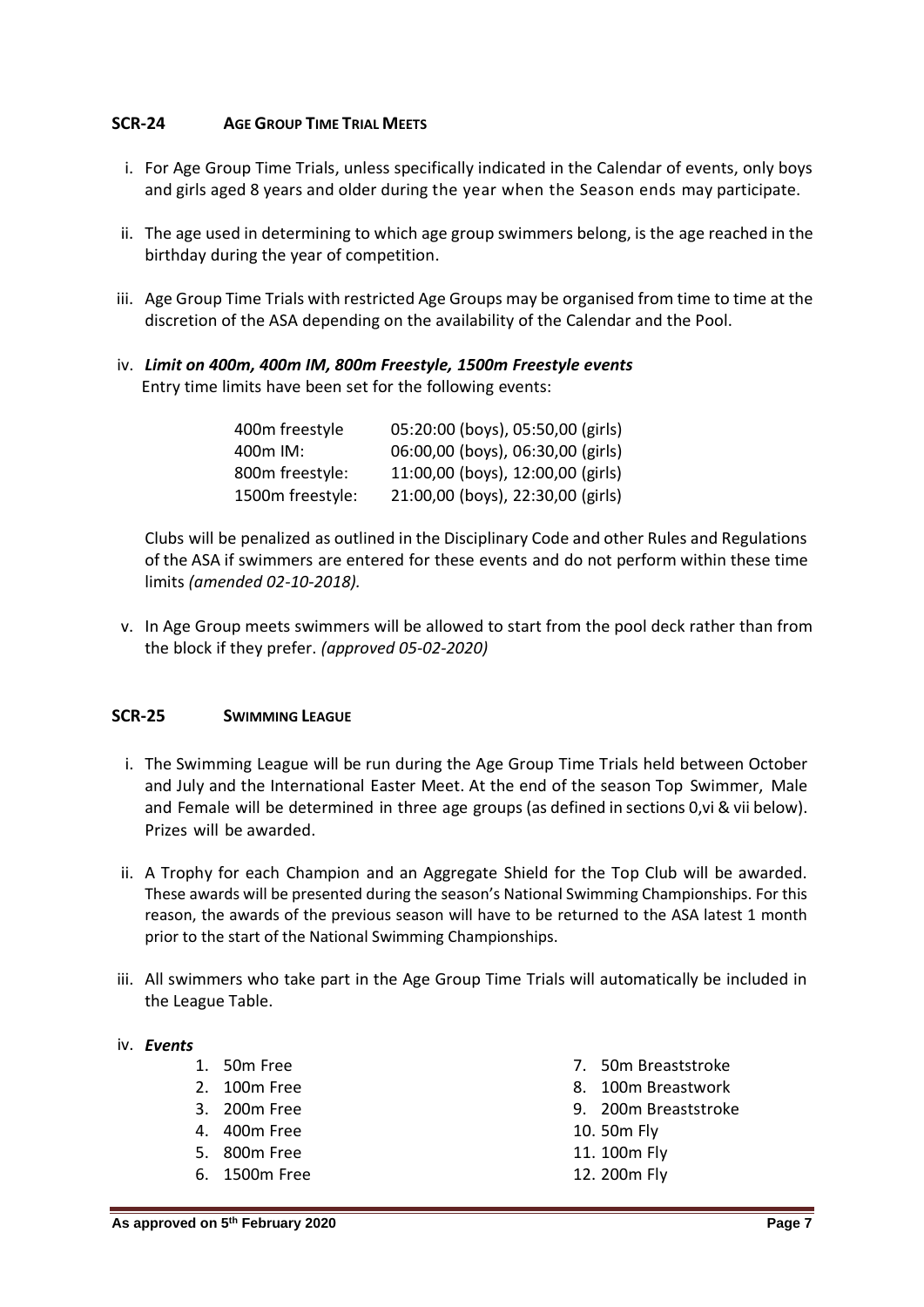13. 50m Backstroke 14. 100m Backstroke 15. 200m Backstroke

16. 200m Individual Medley 17. 400m Individual Medley

- <span id="page-8-0"></span>v. Open category - Scoring will be based on the best 2 events. Age groups: Male Swimmers aged 19 and older during the year when the Season ends and Female Swimmers aged 18 and older during the year when the Season ends. *(approved 05-02-2020)*
- <span id="page-8-1"></span>vi. Junior category - Scoring will be based on the best 4 events. Age groups: Male Swimmers aged 17 and 18 during the year when the Season ends and Female Swimmers aged 16 and 17during the year when the Season ends. *(approved 05-02-2020)*
- <span id="page-8-2"></span>vii. Cadets category - Scoring will be based on the best 8 events. Age groups: Male Swimmers aged 16 and younger during the year when the Season ends and Female Swimmers aged 15 and younger during the year when the Season ends. *(approved 05-02-2020)*
- viii. The points will be calculated according to the current FINA Point System. These are shown on the results of all ASA Swimming Competitions.
- ix. An event can be swum more than once over the season and the best recorded time will count. Relay swims do not qualify for the league.
- x. The points for Club Aggregate Shield will be awarded as follows: The top 10 swimmers in each group will be awarded points. The swimmer with top points will be awarded 10 points, the second placed 9 points the third points 8 points etc. The points will then be converted to Club points and added. The Club with the most points will be the winner of the Aggregate Shield.
- xi. If a swimmer swims for more than one club during the same swimming season, the swimmer will get the points on an Individual basis and the club for whom he/she has started the season with (registered club) will be entitled for the Club Aggregate Shield points.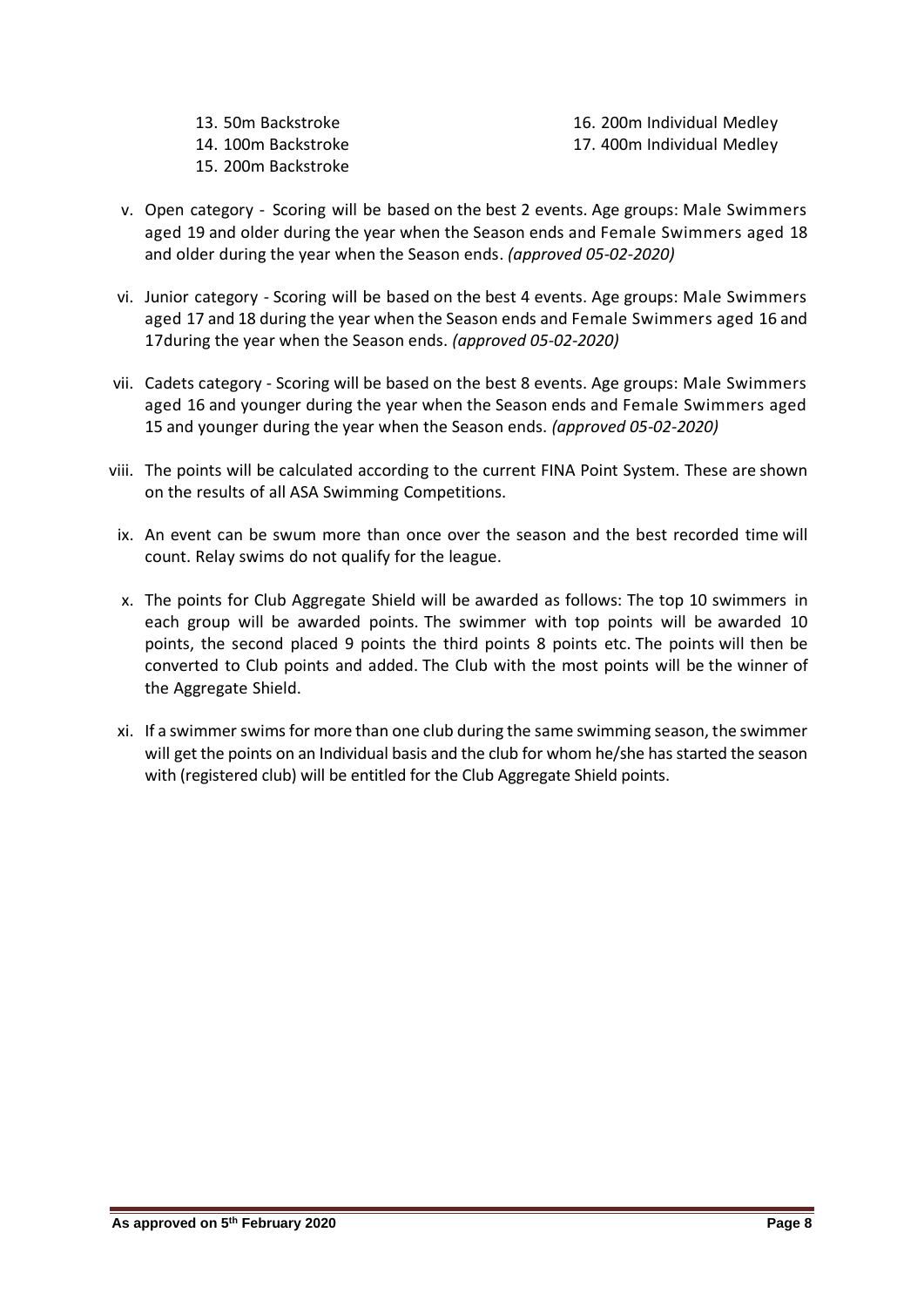## **SECTION 3 - SWIMMING EVENTS**

#### **SCR-31 REGISTRATION WITH THE ASA**

- i. Only those swimmers that are properly registered with the ASA as swimmers will be eligible to participate in any ASA organized swimming event. The ASA reserves the right to deny participation of a swimmer in an ASA organized swimming event or to disqualify the swimmer if the swimmer is not properly registered with the ASA as a swimmer. This rule does not apply for foreign visiting swimming teams that have been accepted to participate in an ASA organized swimming event.
- ii. Registration Forms for swimmers of Maltese nationality shall be submitted to the ASA office not later than the closing date for the submission of on-line entries of the swim meet in which the athlete will be participating in *(amended 21-01-2019)*
- iii. A swimmer must be in possession of an ASA Identity Card before he/she is eligible to participate in any swimming competition. These identity cards are issued when a recent passport-sized photograph is submitted to the ASA Secretariat together with the Registration Form not later than the closing date for the submission of on-line entries of the swim meet in which the athlete will be participating in. A swimmer without the required card shall not be eligible to participate in any swim meet. It is the responsibility of the club's officials to make the necessary arrangement to collect the swimmers' Identity Cards from the ASA Office. Cards may be inspected by the Meet Referee or an Appointed Person prior or during any swim meet *(amended 21-01-2019).*
- iv. Loan Registration Forms shall be submitted to the ASA Office at any given time during a season but not later than the closing date for the submission of on-line entries of the swim meet in which the athlete will be participating in *(amended 21-01-2019)*

## **SCR-32 TEAM OFFICIALS**

- i. Clubs are entitled to nominate coaches, team managers and support staff based on the number of swimmers they have competing as follows: 1 to 5 swimmers in individual events - 2 x coach, team manager or support staff 6 to 20 swimmers in individual events - 3 x coaches, team managers or support staff 21 to 40 swimmers in individual events - 4 x coaches, team managers or support staff 41 or more swimmers in individual events - 6 x coaches, team managers or support staff
- ii. During locally organized events each participating club, after having informed the event organizers beforehand and obtained the necessary approval, may appoint one official team photographer to be on the pool deck during the competition.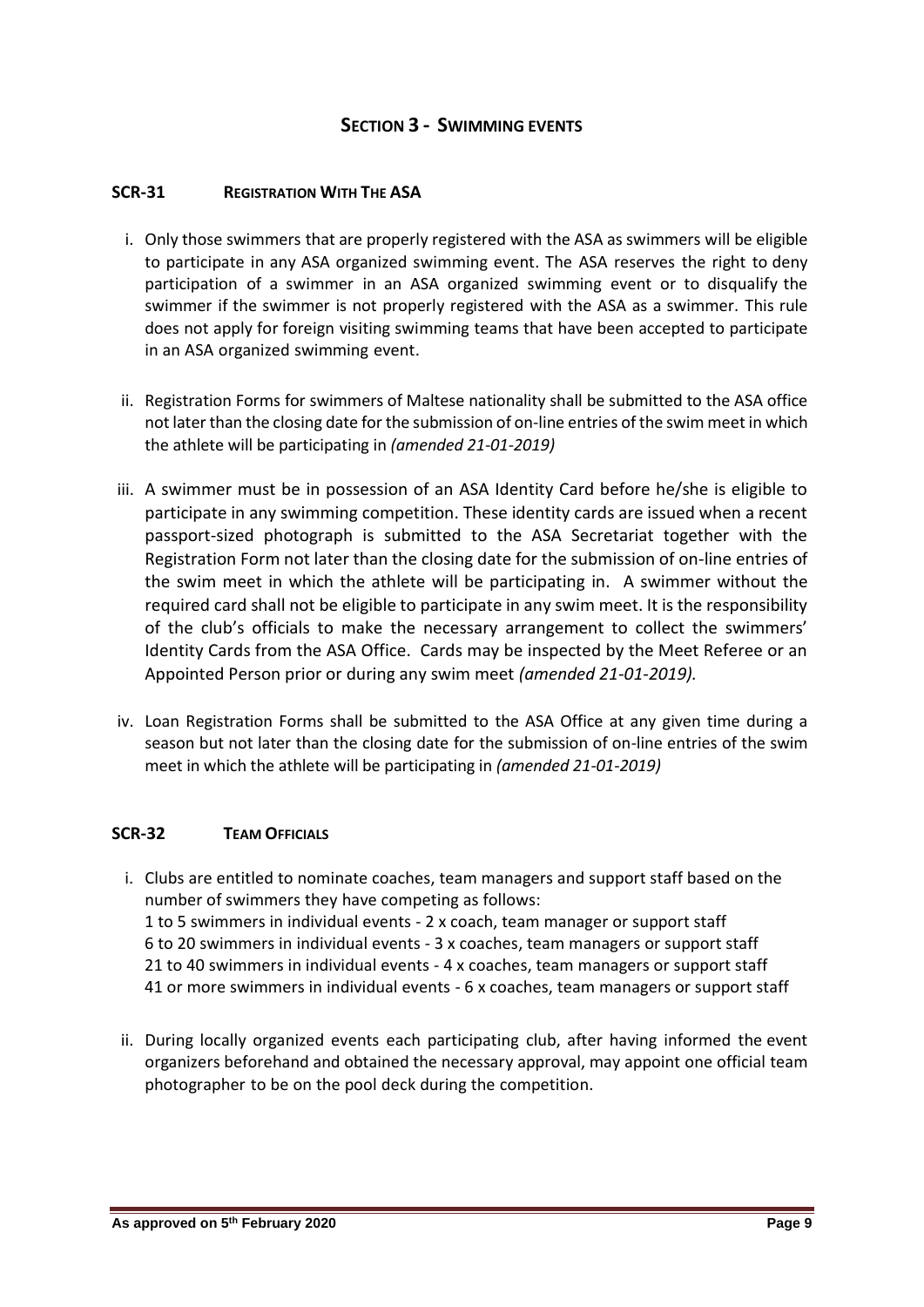iii. Clubs are required to nominate Officials to assist during time trials as Time Keepers or other positions as indicated in SCR22-x and SCR22-xi according to the following quotas:

For Time Trials 1 to 20 swimmers taking part in a competition or meet - 1 Official 21 and more swimmers taking part in a competition or meet - 2 Officials

For Easter Meet and National Championships 1 to 10 swimmers taking part in a competition or meet - 1 Official 11 to 30 swimmers taking part in a competition or meet - 2 Officials 31 and more swimmers taking part in a competition or meet - 3 Officials

The names of these officials must be submitted by the clubs at least 24 hours prior to the start of the Competition or Meet. In case of Competitions with more than 1 session, the officials for the sessions must be submitted at least 24 hours prior to the start of the specific session.

Clubs who fail to provide the required Officials as indicated above will be liable under the Disciplinary measures indicated in the ASA Disciplinary Code in place at the time of the competition *(amended 02-10-2018)*

# **SCR-33 RESTRICTED AREAS**

- i. The Restricted Areas at the National Pool during Swimming Events consist of
	- a. The Organising Team office at pool deck level.
	- b. The whole pool deck area
- ii. Only swimmers taking part in the event, Team officials and other persons authorised by the Organising Team are allowed to enter the Restricted Areas.
- iii. Unauthorised entry into the restricted areas may result in disciplinary action being taken against the individual/s involved.

## **SCR-34 PARTICIPATION FEES**

- i. The club participation fee for each Age Group Meet and the National Swimming Championships shall be of €20.00 per club *(amended 02-10-2018)*.
- ii. Additionally, there shall be an entry fee of €1.00 per event per swimmer during Age Group Meetings and National Swimming Championships.
- iii. Relay fees during the National Swimming Championships (or if organised during any Age Group Meet throughout the season) will be of €3.00 per team.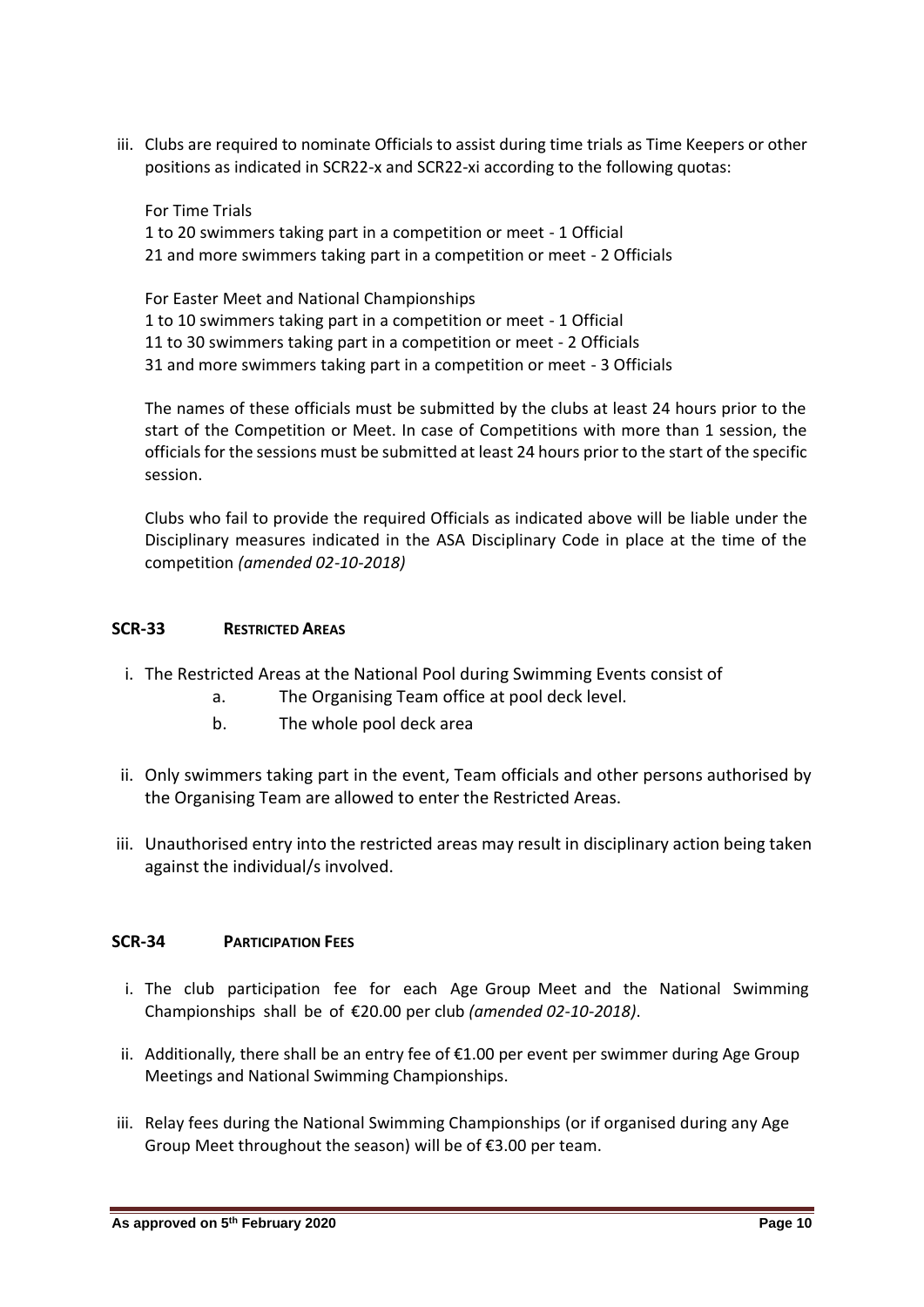- iv. During the Easter Meet, there shall be a Club participation fee of €40 per club and an entry fee of €6.00 per event per swimmer. The fee for Relays, will be of €20 per team *(amended 02-10-2018)*.
- v. All swimmers registered with local clubs affiliated with the ASA shall benefit from a discount of 50% on the entry fees during the Easter Meet.

## **SCR-35 ASA SWIMMING RECORDS**

- i. The following bonuses shall be given to swimmers for each record that is broken *(amended 02-10-2018)*:
	- Age-group record: €50
	- National Long Course record: €100
	- National Short Course record: €100
- ii. Should an Age-Group swimmer obtain a result which is also a National Record, then regardless of the swimmers' age, he/she will be named as the National Record holder as well.
- iii. In the case of Records obtained in multiple age groups, swimmers will only be entitled to only one bonus.
- iv. Age-Group Records will be maintained for all events indicated in the table further below.

For 400 m events Standard Times without names will be introduced. These are taken as the best times in 400 m events from the last few years.

The following are the standard times including the names of the swimmers who achieved them and when they were achieved. When published, the standard time will not be attributed to any swimmer until the first swimmer in that Age Group will achieve that time:

| 400 freestyle Girls                    | 400 freestyle Boys                    |
|----------------------------------------|---------------------------------------|
| D - 4:41,95 (M. Valletta 02.06.2018)   | D-4:15,84 (D. Cachia 01.07.2018)      |
| $C - 4:44,69$ (S. Gatt 28.06.2018)     | C-4:25,04 (K. Buhagiar 25.06.2016)    |
| B-5:17,14 (H. Pawley Neame 28.06.2018) | B-4:40,58 (A. Camilleri 16.12.2017)   |
| 400 IM Girls                           | 400 IM Boys                           |
| D-5:14,80 (M. Azzopardi 13.05.2017)    | $D - 5:01,13$ (T. Wareing 01.04.2016) |
| C-5:33,44 (M. Valletta 13.05.2017)     | C-5:17,73 (K. Buhagiar 23.04.2016)    |
| B-VACANT-                              | $B - VACANT -$                        |

Due to the fact that there is no local historical evidence of Age Group B times for both boys and girls in 400m IM, and for Age Groups B, C and D in 800m and 1500m events, these will be listed as Vacant until there are reference times for any of these Age Groups. Once established, this time will be set as the Standard Time and from the following Season, that event for that Age Group will be eligible to be recorded as an Age Group Record.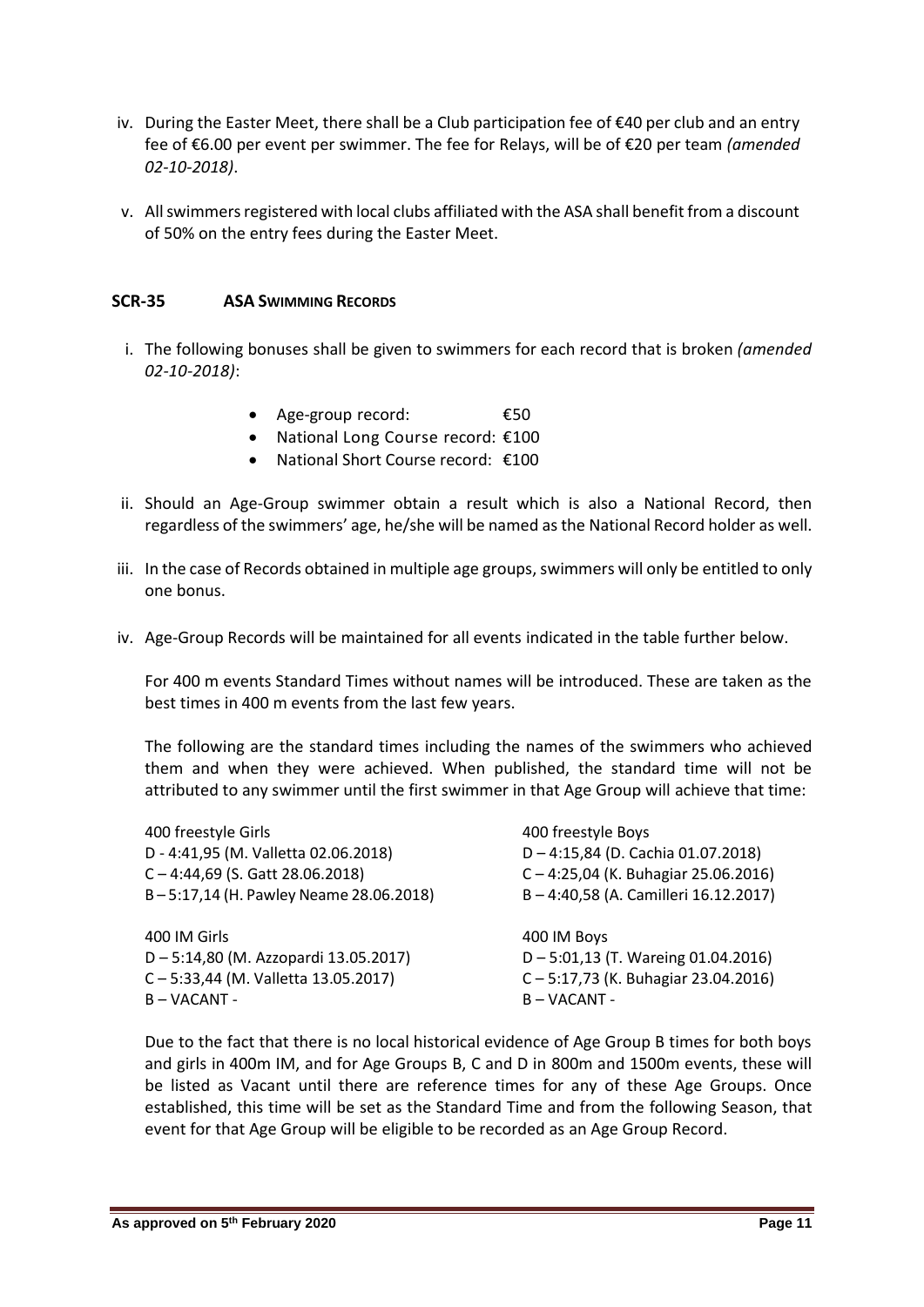| Event                     | <b>Age Group A</b> |          | <b>Age Group B</b> |           | <b>Age Group C</b> |              | <b>Age Group D</b> |         |
|---------------------------|--------------------|----------|--------------------|-----------|--------------------|--------------|--------------------|---------|
| <b>Gender</b>             | men                | women    | men                | women     | men                | women        | men                | women   |
| Age                       | 10-11              | $9 - 10$ | $12 - 13$          | $11 - 12$ | 14-15              | $13 - 14$    | 16-17              | 15-16   |
| 50 <sub>m</sub> Freestyle |                    |          |                    | ✓         | ✓                  | ✓            | ✓                  |         |
| 100m Freestyle            |                    |          | ✓                  | ✓         | ✓                  | ✓            | ✓                  | ✓       |
| 200m Freestyle            |                    |          | ✓                  | ✓         | $\checkmark$       | $\checkmark$ | $\checkmark$       | ✓       |
| 400m Freestyle            |                    |          | 4:40,58            | 5:17,14   | 4:25,04            | 4:44,69      | 4:15,84            | 4:41,95 |
| 800m Freestyle            |                    |          | vacant             | vacant    | vacant             | vacant       | vacant             | vacant  |
| 1500m Freestyle           |                    |          | vacant             | vacant    | vacant             | vacant       | vacant             | vacant  |
| 50m Backstroke            | ✓                  | ✓        |                    | ✓         | ✓                  | ✓            | ✓                  |         |
| 100m Backstroke           |                    |          | ✓                  | ✓         | ✓                  | ✓            | ✓                  | ✓       |
| 200m Backstroke           |                    |          |                    | ✓         | ✓                  | ✓            | ✓                  |         |
| 50m Breaststroke          | ✓                  | ✓        | ✓                  | ✓         | ✓                  | $\checkmark$ | ✓                  | ✓       |
| 100m Breaststroke         |                    |          | ✓                  | ✓         | $\checkmark$       | $\checkmark$ | ✓                  | ✓       |
| 200m Breaststroke         |                    |          | ✓                  | ✓         | $\checkmark$       | ✓            | ✓                  | ✓       |
| 50m Butterfly             | ✓                  |          |                    | ✓         | ✓                  | ✓            | ✓                  |         |
| 100m Butterfly            |                    |          |                    | ✓         | ✓                  | ✓            | $\checkmark$       |         |
| 200m Butterfly            |                    |          | ✓                  | ✓         | ✓                  | ✓            | $\checkmark$       |         |
| 200m Ind Medley           |                    |          |                    | ✓         | ✓                  | ✓            | ✓                  |         |
| 400m Ind Medley           |                    |          | vacant             | vacant    | 5:17,73            | 5:33,44      | 5:01,13            | 5:14,80 |

Time Limits set in SCR24-iv will always be valid for the events with vacant records and clubs would still be liable to be penalized if these limits are not reached.

The Standard Times in the table above were taken at the end of season 2017/2018.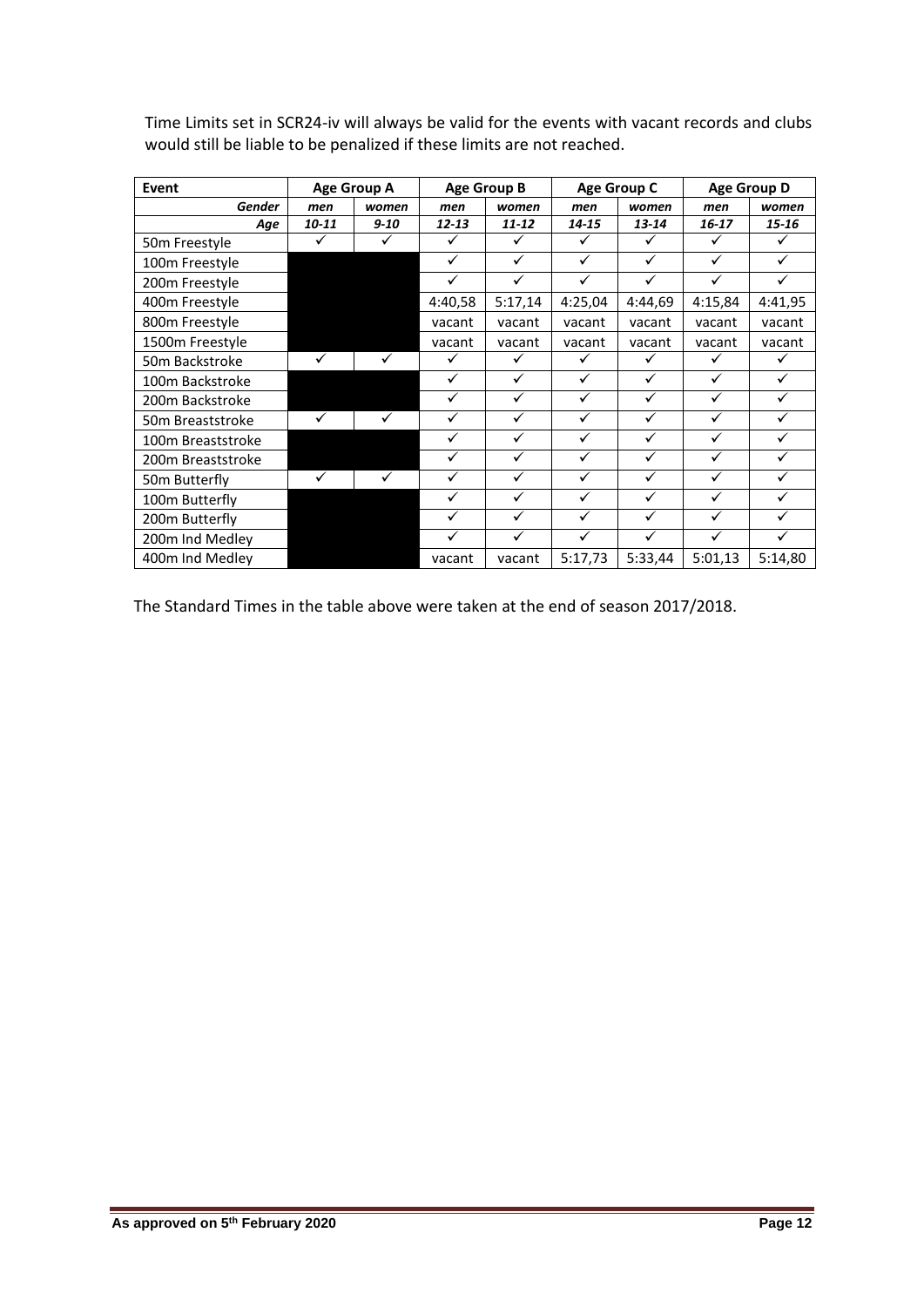# **SECTION 4 – OVERSEAS TRAINING AND COMPETITIONS**

#### **SCR-41 SWIMMERS RESIDING AND TRAINING OVERSEAS**

- i. A written monthly report must be sent to the National Coach and to the ASA detailing the monthly training log, performance, illnesses and/or injuries, and any other relevant information. Each swimmer has a personal responsibility to ensure their training log is agreed, and signed by their Club's Head Coach at the end of every calendar month. Each set of paperwork must be forwarded to the National Coach and to the ASA within fourteen days of the beginning of the following month.
- ii. The swimmer must inform the National Coach and the ASA in advance, in writing, of any participation at any swimming meet or swimming competition. The National Coach must approve such participation. After the swimming meet or swimming competition, the swimmer must inform the National Coach and the ASA of all the swimmer's results at the said meet/competition within 1 week from the end of the said meet/competition. The ASA must receive the official results document of the said meet/competition, and if any national or age-group records are set, the official results document must be signed by an official of the said meet/competition.

## **SCR-42 PARTICIPATION IN OVERSEAS COMPETITIONS**

- i. Clubs or Swimmers residing in Malta and training locally must inform the ASA in advance, in writing, of any participation at any swimming meet or swimming competition overseas other than those organized by the ASA. After the swimming meet or swimming competition, the club or swimmer must inform the ASA of all the results at the said meet/competition within 1 week from the end of the said meet/competition. The ASA must receive the official results document of the said meet/competition, and if any national or age-group records are set, the official results document must be signed by an official of the said meet/competition.
- ii. Swimmers who have times making them eligible to qualify in National Team Selection criteria Groups A and B must obtain prior authorisation in writing from the National Coach before participating at any swimming meet or swimming competition overseas.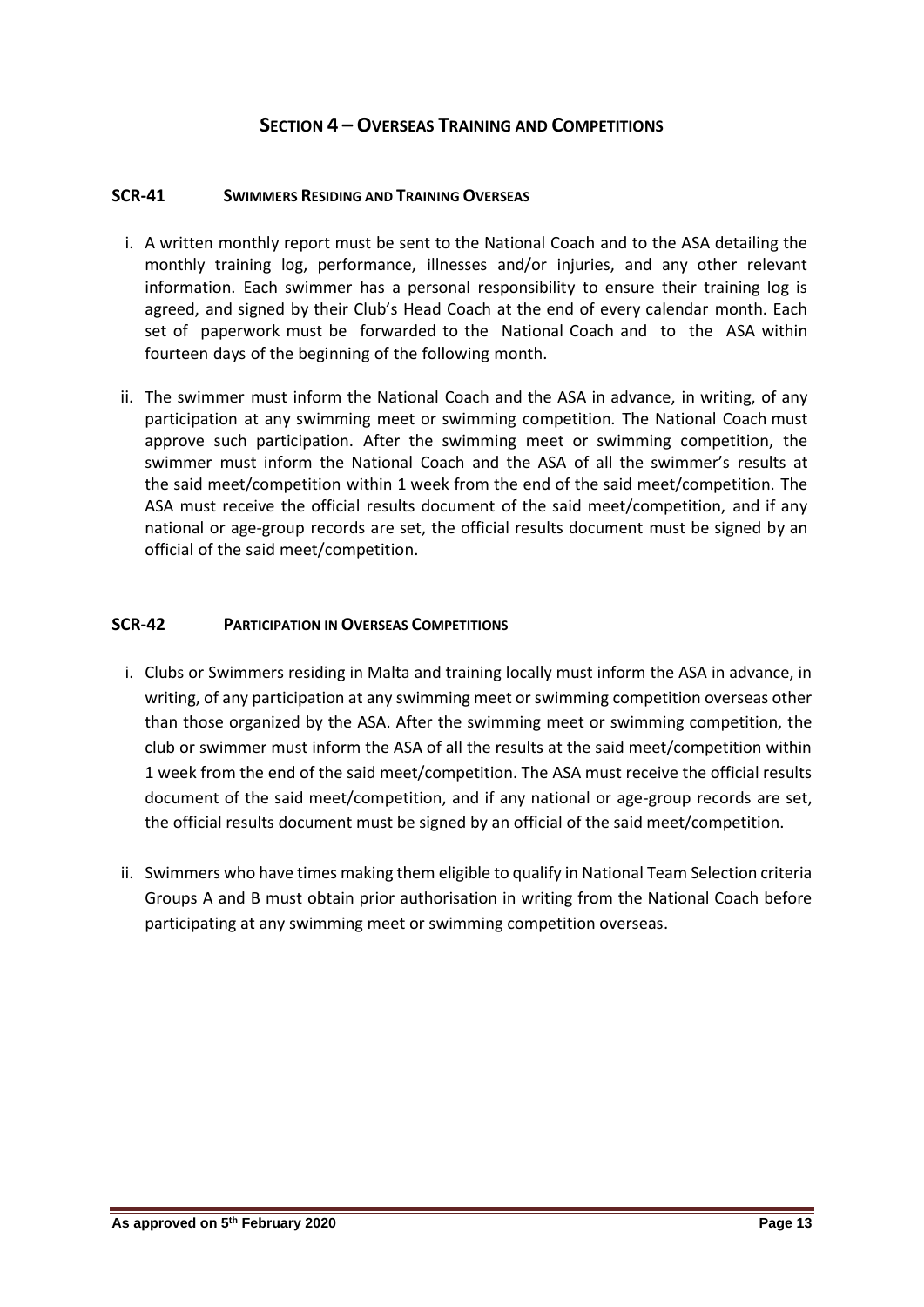# **SECTION 5 – NATIONAL TEAM RULES**

The Aquatic Sports Association of Malta (ASA) will announce the National Swimming Team members prior to the beginning of each Swimming Season.

# **1. PURPOSE**

The ASA believes that long-term high-performance swimmer development is based on the provision of a supported training and competitive environment. Over the course of a calendar year, the ASA selects swimmers to receive financial and program support, and also to participate in national training and competitive programs. On occasion, the ASA will select swimmers to represent Malta at International Competitions. These swimmers must meet specific performance criteria established by the ASA.

It is the ASA's intention to identify and support those swimmers whose dedication to swimming and performance results have met the highest standards and select those swimmers to form part of a National Team.

# **2. APPLICATION**

The ASA will annually prepare objective, performance-based selection criteria for the National Team. This selection criteria will be established and distributed to the swimming community in the year prior to the identified year for selection.

Swimmers will be selected as members of the National Swimming Team for a specified period of time which will be communicated at the time of selection. Once identified, each swimmer will be notified of the privileges and responsibilities associated with selection to the National Team. The ASA will facilitate access by the swimmer to any available financial and training support.

Selection to the National Team does not automatically guarantee participation in international events. At the same time swimmers who were not identified as National Team Swimmers at the beginning of the season could still be selected for participation in international events. Such swimmers should achieve the necessary minimum qualifying criteria for the respective competitions and fulfill the necessary National Team Commitments.

# **3. NATIONAL TEAM SWIMMERS PREPARATION**

Selected swimmers will train either as part of the ASA squad (under the guidance of the ASA National Swimming Coach) or as part of elite groups within their clubs (under the guidance of their clubs' Head Coach/Elite Squad Coach in collaboration with the National Swimming Team Coach). The selections will be published after personal meetings between the ASA National Swimming Coach and the athletes together with their club coaches.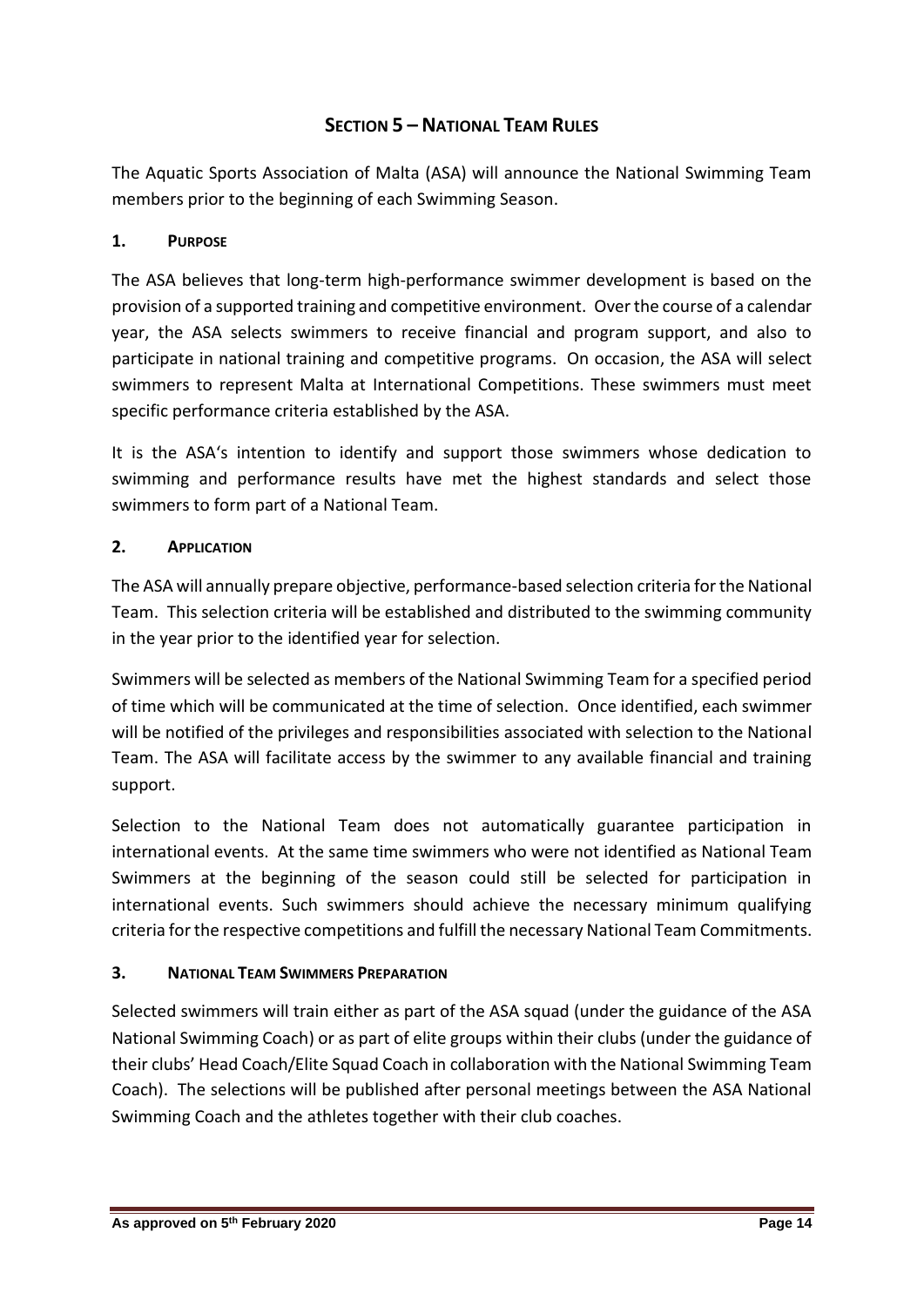Swimmers Identified by the National Swimming Coach who opt to train under the guidance of their club's Head Coach will be subsidised by the ASA as part of the necessary funding at the end of the season based on the results achieved.

# **4. SELECTION FOR MAIN INTERNATIONAL COMPETITIONS**

The ASA will prepare objective selection criteria for participation in the Main international competitions (Olympic Games, World and European Championships, Junior World and European Championships, COMEN Cup etc.)

In order to be selected for such competitions, swimmers must fulfil the following criteria and any other criteria which might be requested for specific Competitions:

- be a Maltese citizen
- be a registered ASA member for the respective season
- be available to fulfil National Team commitments
- take part in at least 50% of local competitions organized by the ASA (for locally based swimmers) or to take part in at least 4 international competitions (for swimmers based abroad) during the 12-month prior to respective selection

## **5. NATIONAL TEAM COMMITMENTS**

## **a. National Team Members should:**

- Demonstrate respect to individuals regardless of body type, physical characteristics, athletic ability, nationality, national origin, religion, religious belief, political belief, economic status, race, ancestry, place of origin, colour, ethnic origin, citizenship, creed, sex, sexual orientation, gender, gender identity, gender expression, age, marital status, family status or disability.
- Consistently demonstrate the spirit of sportsmanship, sports leadership.
- Avoid public criticism of athletes, coaches, officials, organizers, volunteers, employees and members.
- Consistently treat individuals fairly and reasonably.
- Show concern, empathy and caution towards others that may be sick or injured.
- Act with integrity and professionalism by being ethical, considerate, fair, courteous and honest in all dealings with people and organizations.

## **b. National Team Members are obliged to:**

- Abstain from the use, possession, and the supply of banned substances and practices.
- Refrain from the use of power or authority in an attempt to coerce another person to engage in inappropriate activities.
- Refrain from consuming alcohol or tobacco products while participating in ASA programs or events and take reasonable steps to manage the responsible consumption of alcohol in adultoriented social situations associated with ASA events.
- Use social media responsibly, modeling appropriate behaviour that is expected of representatives of ASA.
- Respect the property of others and not willfully cause damage.
- Report any alleged infractions of this code of National Team Commitments.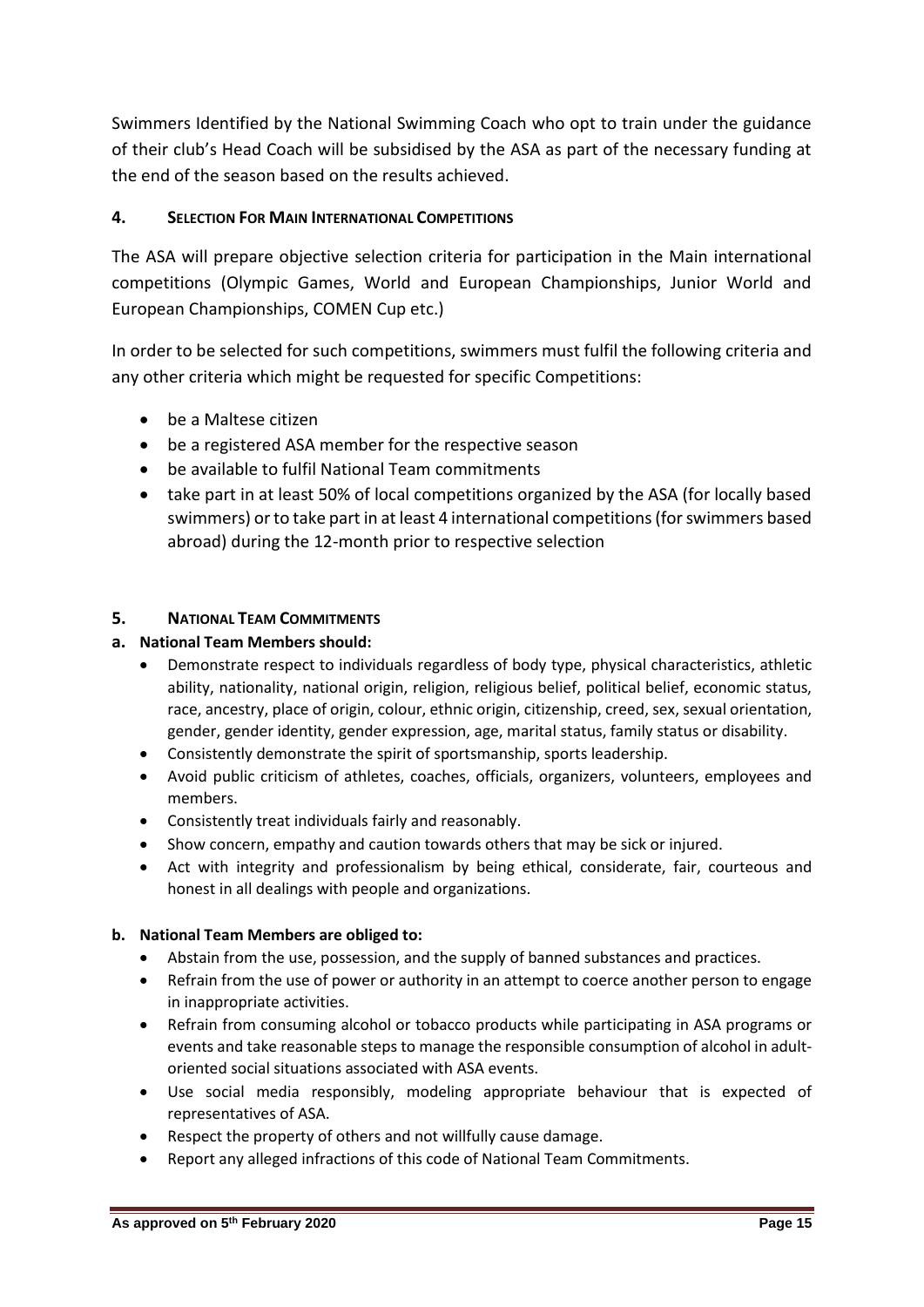#### **c. National Team Members privileges:**

- Access to any available financial support through the ASA.
- Access to Gym facilities
- Access to Physiotherapy facilities
- Provision of Supplements under guidance of a professional Nutritionist
- Swimmers Identified by the National Swimming Coach opting to train under the guidance of their clubs' Head Coach/Elite Squad Coach will be subsidised by the ASA as part of the necessary funding at the end of the season based on the results achieved.

#### **SCR-51 KIT**

- i. The National team kit as designated by the Aquatic Sports Association of Malta or its officials for swimmers attending any of the National Team commitments including training sessions, is to be worn at all times unless the abovementioned body or persons deem a situation to be an exception.
- ii. Permission not to wear the national Team Kit can only be granted by the Team manager, Coach or ASA Official.
- <span id="page-16-0"></span>iii. The Team Kit must be kept in an acceptable state at all times during any commitment.
- iv. The Team Kit must be worn to all medal ceremonies and media calls. This kit must be worn correctly and as in rule [iii](#page-16-0) above.

## **SCR-52 GENERAL CONDUCT**

- i. The decisions of the Team manager, Coaches or ASA Official are final.
- ii. At no time is any swimmer to act in a way that would harm the name of Malta or the Aquatic Sports Association of Malta.
- <span id="page-16-1"></span>iii. Swimmers will be at any designated meeting place or event at the time stated by the team officials.
- iv. Swimmers are expected to remain with the team at all times during overseas trips unless permission is obtained from a team official. In the case permission is granted refer to rule [iii](#page-16-1) above.
- v. Curfews will be established daily by the team officials and no team member may leave their room after curfew.
- vi. Any damage or theft caused during the trip will be the responsibility of the offending swimmer.
- vii. The Team officials may establish any other rules as deemed necessary. The directions and decisions of coach/ team officials are final.